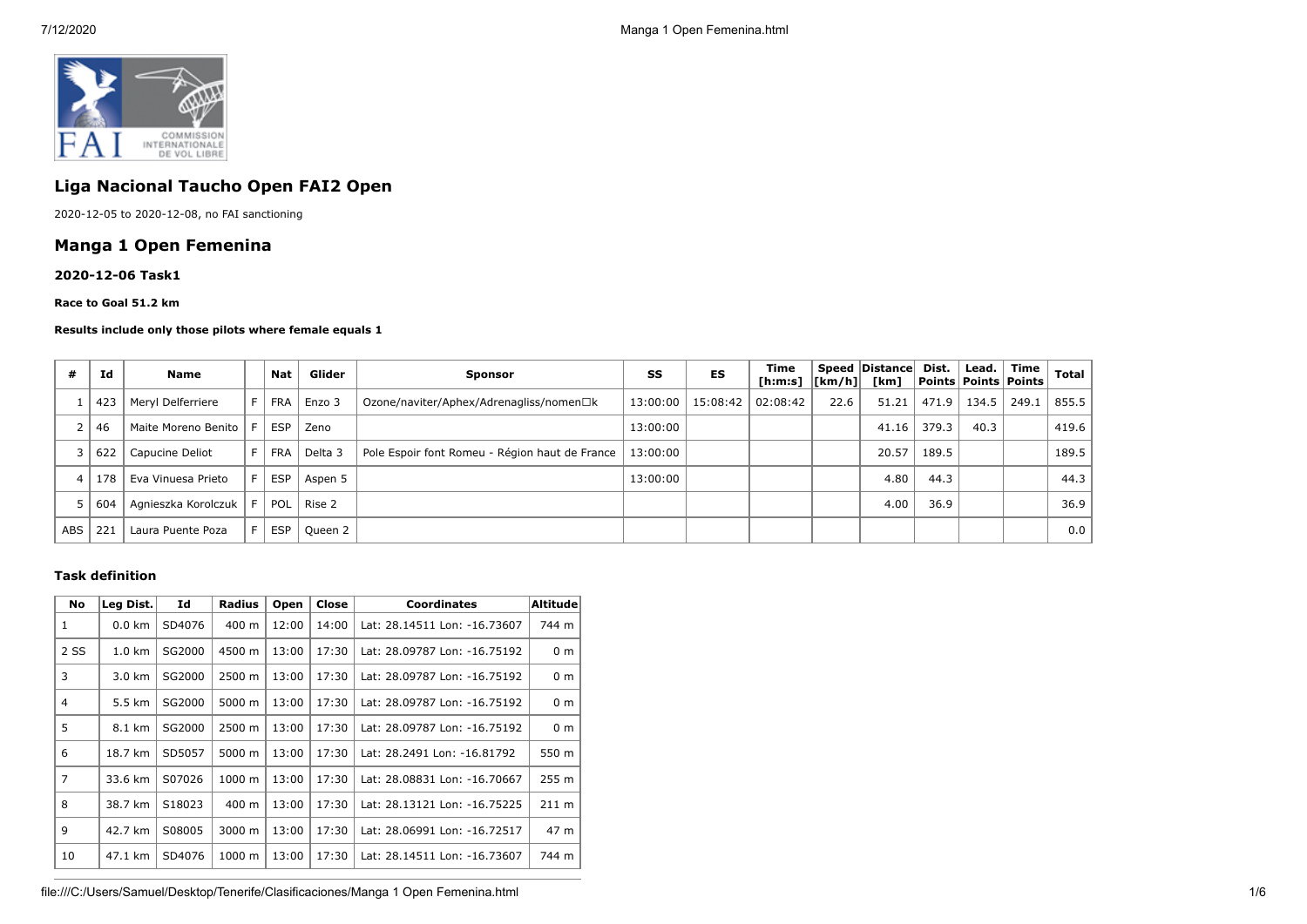7/12/2020 Manga 1 Open Femenina.html

| No | Leg Dist.        | Ιd | Radius   Open   Close |  | <b>Coordinates</b>                                                               | Altitude       |
|----|------------------|----|-----------------------|--|----------------------------------------------------------------------------------|----------------|
|    |                  |    |                       |  | 11 ES   49.6 km   SG2000   2000 m   13:00   17:30   Lat: 28.09787 Lon: -16.75192 | 0 <sub>m</sub> |
| 12 | 51.2 km   SG2000 |    |                       |  | 400 m   13:00   17:30   Lat: 28.09787 Lon: -16.75192                             | 0 <sub>m</sub> |

## **Notes**

| Td | Name                              | <b>Note</b> |
|----|-----------------------------------|-------------|
|    | 221   Laura Puente Poza   Ausente |             |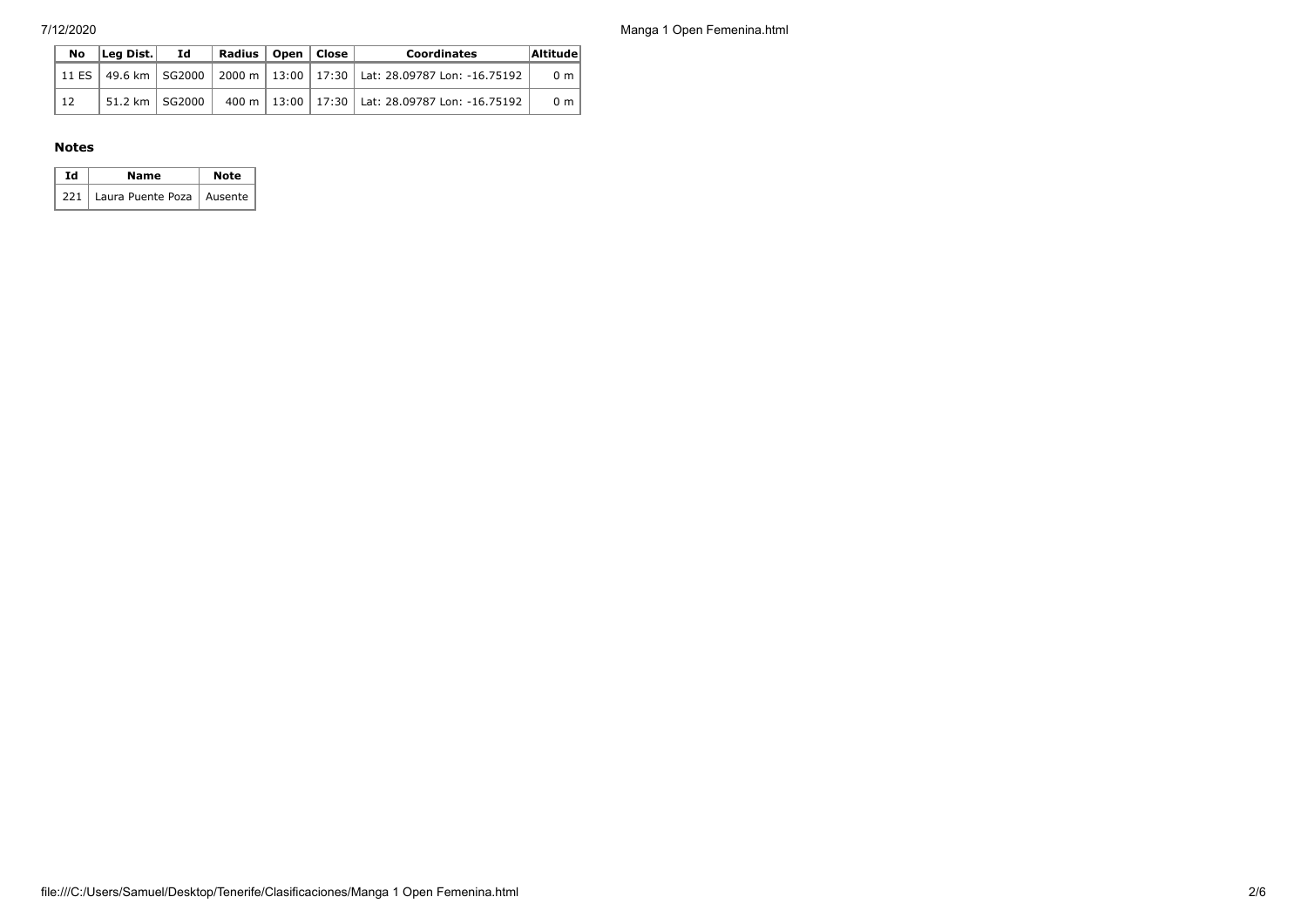**Pilots not yet processed (NYP)**

**Id Name**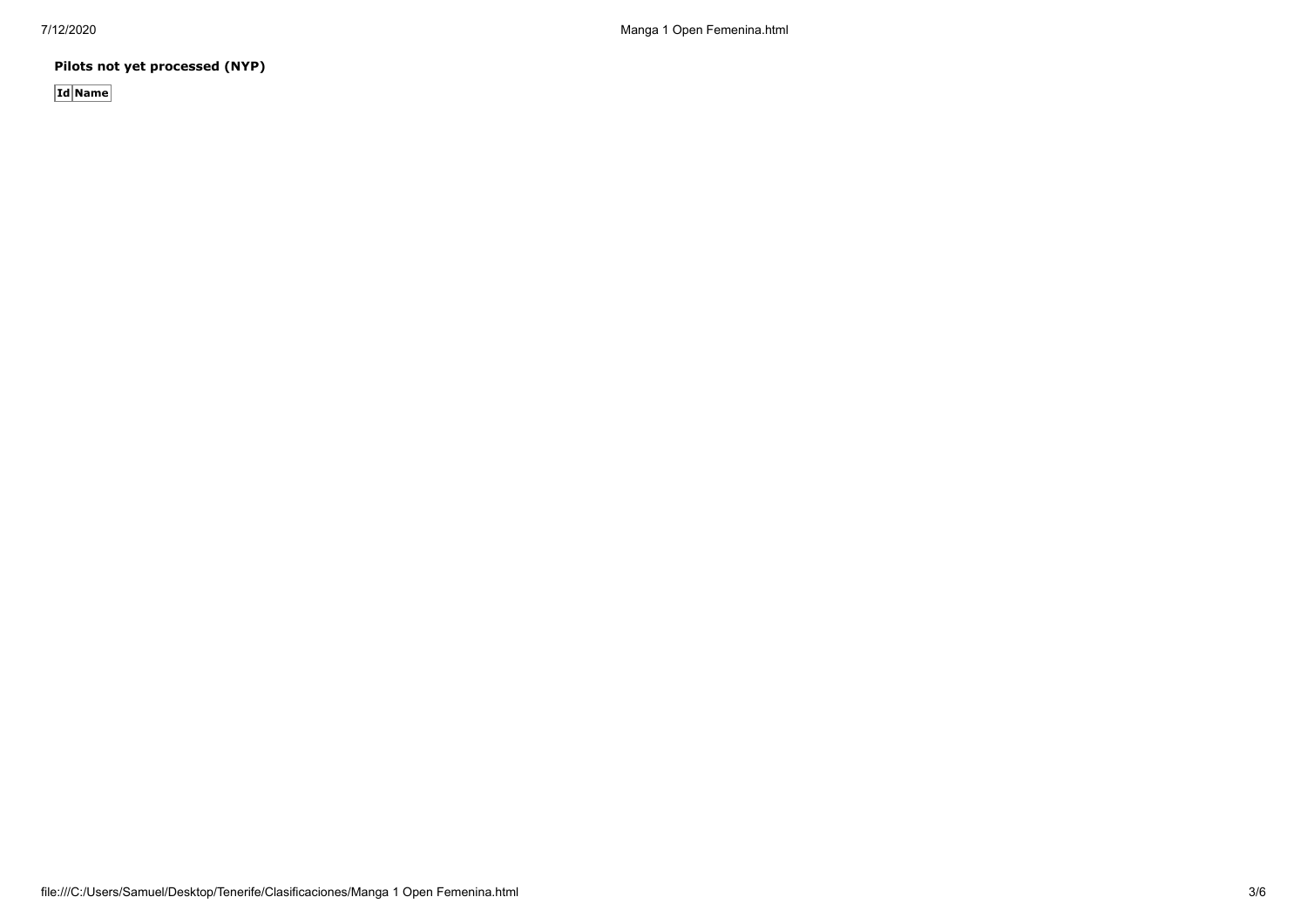## **Task statistics**

| param                           | value                |
|---------------------------------|----------------------|
| ss distance                     | 48.45                |
| task_distance                   | 51.212               |
| launch to ess distance          | 49.612               |
| no_of_pilots_present            | 98                   |
| no_of_pilots_flying             | 98                   |
| no_of_pilots_lo                 | 74                   |
| no_of_pilots_reaching_nom_dist  | 26                   |
| no_of_pilots_reaching_es        | 24                   |
| no_of_pilots_reaching_goal      | 24                   |
| sum_flown_distance              | 2211.362             |
| best_dist                       | 51.212               |
| best time                       | 2.1375               |
| worst_time                      | 2.5086               |
| gnh_setting                     | 1013.25              |
| no_of_pilots_in_competition     | 100                  |
| no of pilots landed before stop | 0                    |
| sum_dist_over_min               | 1824.138             |
| sum_real_dist_over_min          | 1824.138             |
| sum_flown_distances             | 2211.362             |
| best_real_dist                  | 51.212               |
| last_start_time                 | 2020-12-06T13:00:00Z |
| first_start_time                | 2020-12-06T13:00:00Z |
| first_finish_time               | 2020-12-06T15:08:15Z |
| max_time_to_get_time_points     | 3.5995               |
| goalratio                       | 0.2449               |
| arrival_weight                  | 0                    |
| departure_weight                | 0                    |
| leading_weight                  | 0.162                |
| time_weight                     | 0.2919               |
| distance_weight                 | 0.5461               |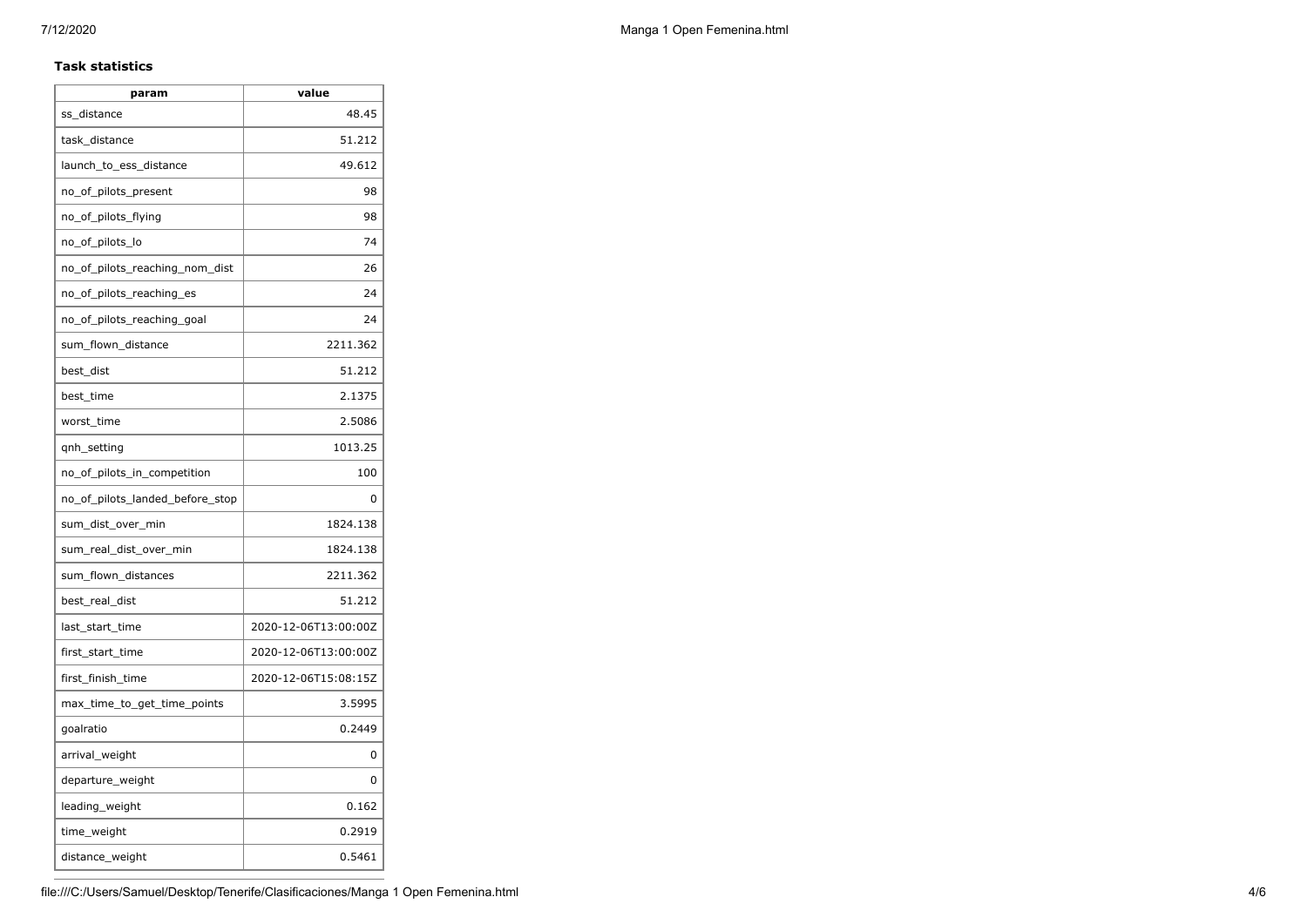| param                        | value    |
|------------------------------|----------|
| smallest_leading_coefficient | 1.5618   |
| available_points_distance    | 471.9289 |
| available_points_time        | 252.1932 |
| available_points_departure   | 0        |
| available_points_leading     | 139.9854 |
| available_points_arrival     | 0        |
| time_validity                | 1        |
| launch_validity              | 1        |
| distance_validity            | 0.8641   |
| stop_validity                | 1        |
| day_quality                  | 0.8641   |
| ftv_day_validity             | 0.8594   |
| time_points_stop_correction  | 0        |
|                              |          |

# **Scoring formula settings**

| param                                        | value    |
|----------------------------------------------|----------|
| id                                           | GAP2020  |
| use_distance_points                          | 1        |
| use_time_points                              | 1        |
| use_departure_points                         | 0        |
| use_leading_points                           | 1        |
| use_arrival_position_points                  | 0        |
| use_arrival_time_points                      | 0        |
| time points if not in goal                   | $\Omega$ |
| jump_the_gun_factor                          | 0        |
| jump_the_gun_max                             | 0        |
| use 1000 points for max day quality          | 0        |
| normalize_1000_before_day_quality            | 0        |
| time_validity_based_on_pilot_with_speed_rank | 1        |
| bonus_gr                                     | 4        |
| no_pilots_in_goal_factor                     | 0.8      |
| task_stopped_factor                          | 0.7      |